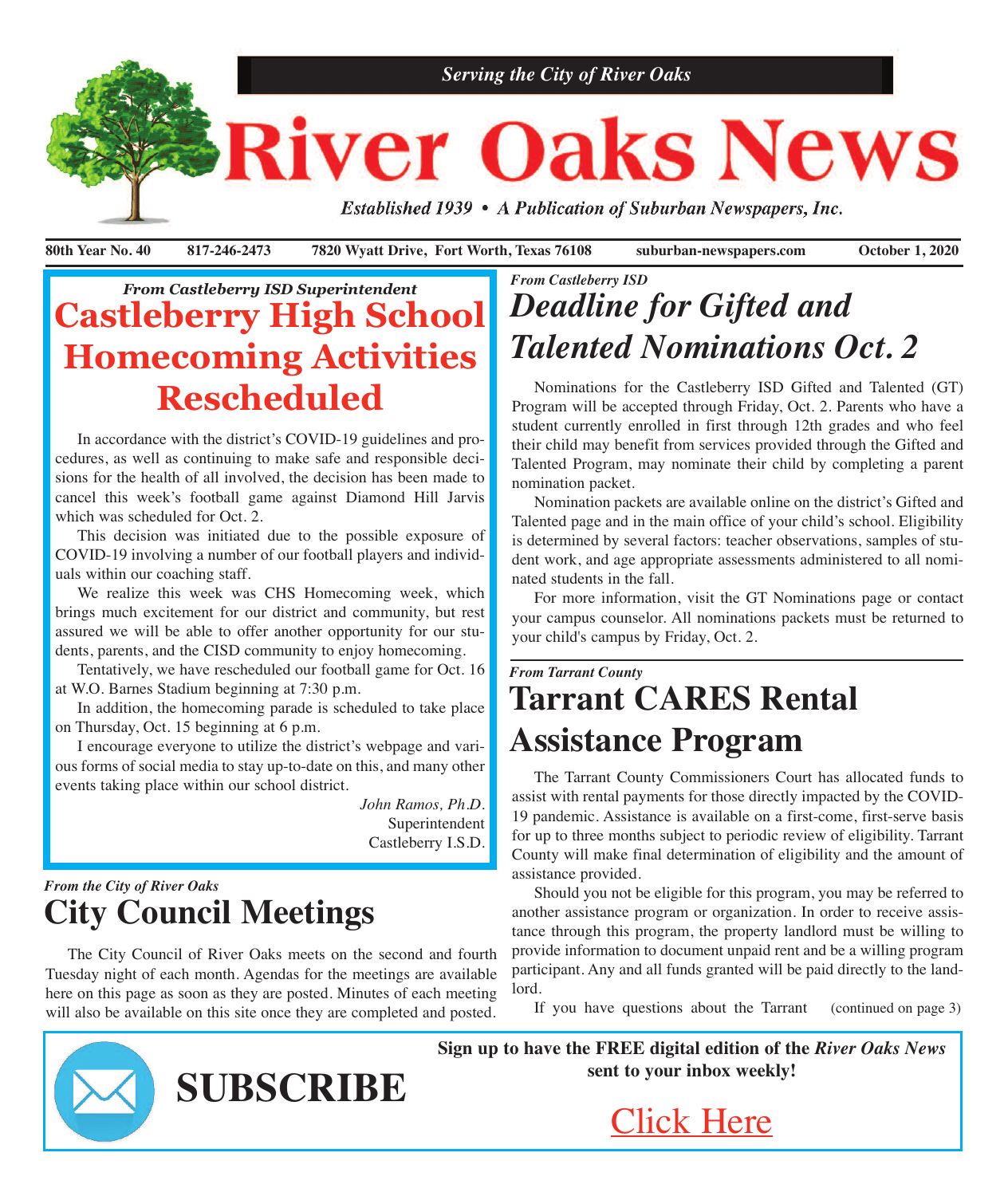

# *HOMECOMING '20* **Castleberry vs. Diamond Hill-Jarvis** *Friday, Oct. 16 @ 7 PM* **W.O. Barnes Stadium**

## **Legal Notice NOTICE OF PUBLIC HEARING TAX INCREMENT REINVESTMENT ZONE (TIRZ) # 1 FUND PROPOSED FY 2021 BUDGET**

The River Oaks TIRZ Board Will Hold Public Hearing on the October 1, 2020- September 30, 2021 Proposed Operational Budget

Tuesday, October 13, 2020 at 6:30 P.M. In the City Council Chambers Located at 4900 River Oaks Blvd, River Oaks, Texas

## **Legal Notice**

**ORDINANCE NO. 1292-2020**

**AN ORDINANCE AMENDING ARTICLE 13.02 "UTILITY POLICY", DIVI-SION 2 "WATER SERVICE POLICY" SPECIFICALLY UNDER SECTION 13.02.032 "DELINQUENT CHARGES" AND SECTION 13.02.033 "PAYMENT ARRANGEMENTS"; REPEALING THE FORMER ORDINANCES IN CON-FLICT THEREOF; PROVIDING THAT THIS ORDINANCE SHALL BE CUMULATIVE OF ALL ORDINANCES; PROVIDING A SEVERABILITY CLAUSE; PROVIDING A SAVINGS CLAUSE; PROVIDING A PENALTY; PROVIDING FOR PUBLICATION IN THE OFFICIAL NEWSPAPER; AND PROVIDING AN EFFECTIVE DATE.**

## **NOW THEREFORE, BE IT ORDAINED BY THE CITY COUNCIL OF THE CITY OF RIVER OAKS:**

## **SAVINGS**

All rights and remedies of the City of River Oaks are expressly saved as to any and all violations of the provisions of the City of River Oaks Code of Ordinances (2006) or any other ordinances affecting Utility Policy procedures which have accrued at the time of the effective date of this ordinance; and, as to such accrued violations and all pending litigation, both civil and criminal, whether pending in court or not, under such ordinances, same shall not be affected by this ordinance but may be prosecuted until final disposition by the courts.

## **PENALTY**

In accordance to Section 1.01.009, "General penalty for violations of code; continuing violations", of the City of River Oaks Code of Ordinances (2006) as adopted and as amended; whenever in this code or in any ordinance of the city an act is prohibited or is made or declared to be unlawful or an offense or a misdemeanor, or whenever in such code or ordinance the doing of any act is required or the failure to do any act is declared to be unlawful, and no specific penalty is provided therefor, the violation of any such provision of this code or any such ordinance shall be punished by a fine of not exceeding five hundred dollars (\$500.00). Each day any violation of this code or of any ordinance shall continue shall constitute a separate offense.

## **REPEALING CLAUSE**

With the adoption of this ordinance, all ordinances or provisions previously adopted that are in conflict hereof, shall be repealed in their entirety. Ordinances numbers 1037-2014 and 1058-2015 are hereby repealed.

## **PUBLICATION**

The City Secretary of the City of River Oaks is hereby directed to publish in the official newspaper the caption, savings clause, penalty clause, publication clause and effective date clause of this ordinance one (1) time after the adoption of this ordinance as authorized by Chapter 5, Section 5.02(c) of the Charter of the City of River Oaks.

## **EFFECTIVE DATE**

This Ordinance shall be in full force and effect after its passage and publication as required by law, and it is so ordained.

**PASSED AND APPROVED THIS THE 22nd DAY OF SEPTEMBER 2020.** Mayor Herman Earwood **ATTEST**: Paula Luck, City Secretary

**ADVERTISE WITH US! We have 900+ inbox subscribers, & growing! [www.](www.suburban-newspapers.com) [suburban](www.suburban-newspapers.com)[newspapers.](www.suburban-newspapers.com) [com](www.suburban-newspapers.com)**

## **Legal Notice**

**NOTICE OF PUBLIC HEARING TAX INCREMENT REINVESTMENT ZONE (TIRZ) # 1 FUND PROPOSED FY 2021 BUDGET**

The River Oaks City Council Will Hold Public Hearing on the October 1, 2020- September 30, 2021 Proposed Operational Budget as recommended by the TIRZ Board

> Tuesday, October 13, 2020 at 7:00 P.M. In the City Council Chambers Located at 4900 River Oaks Blvd, River Oaks, Texas



**Suburban Newspapers, Inc.** *~ Veteran Owned ~*

## **Publishers of the** *River Oaks News, Benbrook News* **&** *White Settlement Bomber News*

Publisher: Boyden Underwood, publisher@suburbannewspapers.com Editor: Emily Moxley, suburbannews@sbcglobal.net Classifieds: Vee Horn, ca.suburbannews@sbcglobal.net

**7820 Wyatt Drive, Fort Worth, TX 76108 817-246-2473 [http://www.suburban](http://www.suburban-newspapers.com)[newspapers.com](http://www.suburban-newspapers.com)**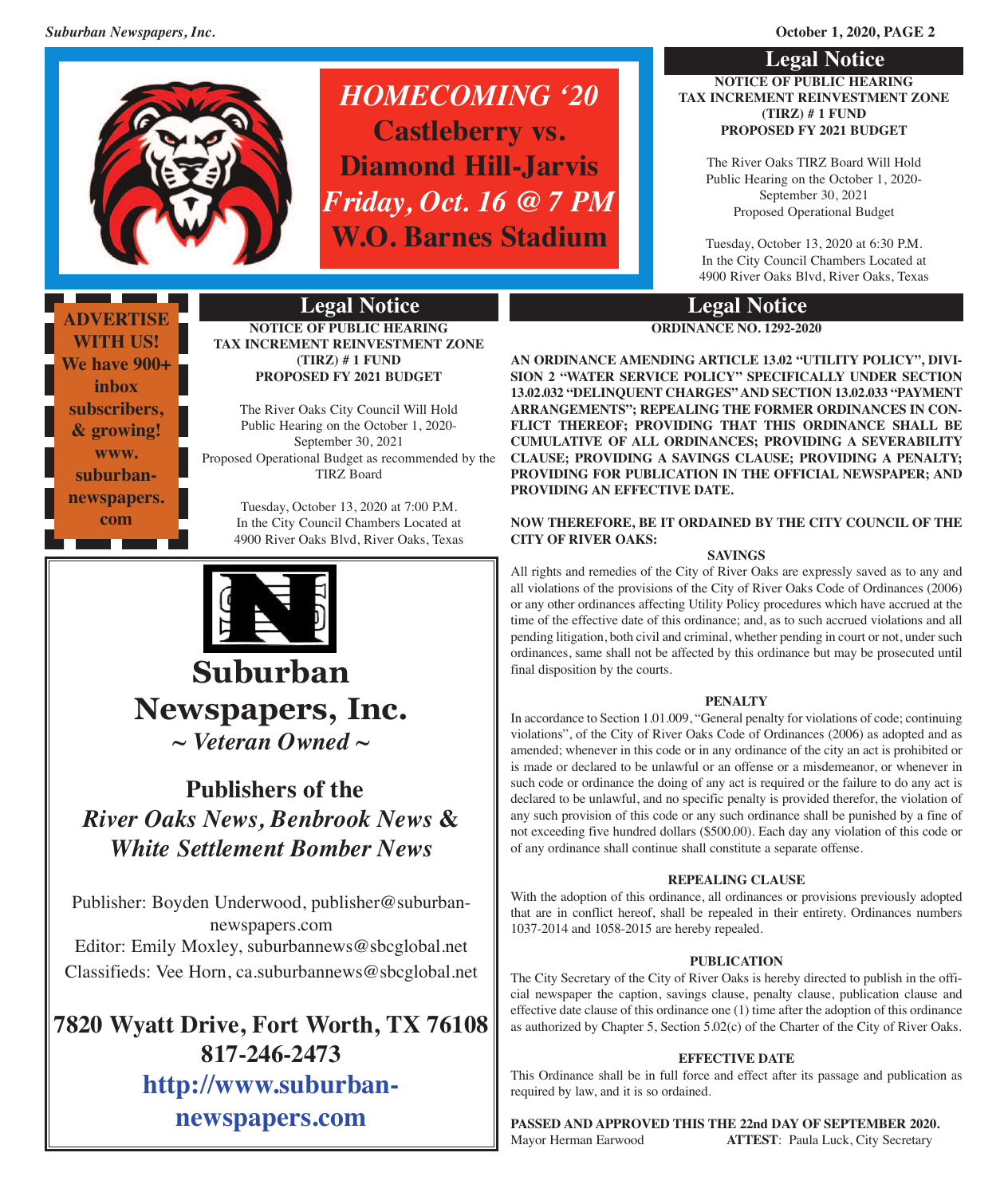# **FWISD and Tarrant Area Food Bank to Hold Mega Mobile Market Every Friday**

 FWISD will conduct the Tarrant Area Food Bank every Friday until Nov. 20 at Herman Clark Stadium. The Mega Mobile Market is a largescale food distribution event. Each attending family receives approximately 100 lbs. of high-quality produce, meat, dairy and groceries.

 Herman Clark Stadium is located at 5201 C.A. Roberson Blvd. in Fort Worth. The Market will distribute food between 8 a.m. and 11 a.m.

# *Air Force Plant 4 Virtual Restoration Advisory Board Meeting Notice*

 Due to COVID-19, the Restoration Advisory Board for Air Force Plant 4 will have a virtual meeting to discuss current environmental conditions and remedial activities at the plant.

 Slides are available on the Administrative Record [here.](https://ar.afcec-cloud.af.mil/Search.aspx) Click on "AF Plant 4, TX" and search for AR#13135.

 The general public is encouraged to submit questions to John Wolfe, the Air Force Project Manager at john.wolfe@us.af.mil.



# *Rental Assistance* (continued from page 1)

CARES Rental Assistance Program or application, please email RentHelp@TarrantCounty.com.

 Tenants must initiate the application process, but assistance funds will be sent directly to the Landlords. We encourage Landlords to work with their tenants and use this program before initiating the eviction process.

 Applications for rental assistance can be made at the Care 4 [Tarrant-](http://www.tarrantcounty.com/en/county/social-services/rental-assistance-program.html)Rental [Assistance](http://www.tarrantcounty.com/en/county/social-services/rental-assistance-program.html) webpage.

# *From Tarrant County* **Tarrant County Housing Assistance Program**

 [Housing](https://www.housingchannel.org) Channel, a Tarrant County non-profit organization, has launched a housing assistance program to aid Tarrant County residents suffering from job loss/loss of income due to COVID-19.

Financial assistance is available for a limited time.

 Housing Channel is a HUD-certified local nonprofit agency offering free services for foreclosure prevention and a tenant-based rental assistance program.

## **CASTLEBERRY HIGH SCHOOL HOMECOMING OCTOBER 16! GO • FIGHT • WIN • LIONS!!!**

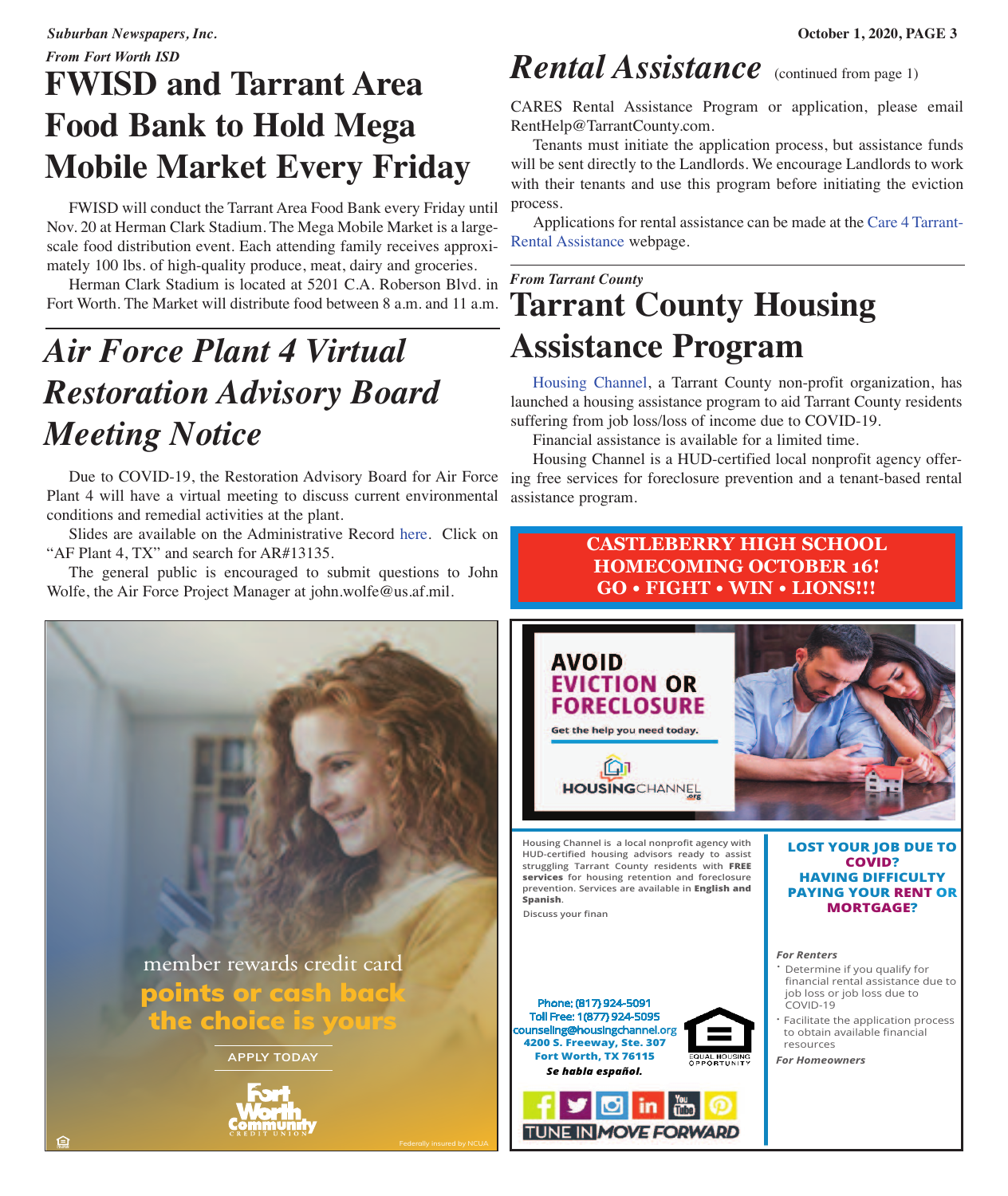

## **BEAUTY/HEALTH**

**?NEED AN AVON LADY?** Join for Free Earn up to 50% **www.youravon.com/rlittle3599** Connect with me & Join my mailing list Rhonda @ **817-683-5995**

## **A/C HEATING**

**PRECISIONAIRE & HEAT** "Licensed and insured for your protection" Warranty on all parts and labor • Up-front pricing. No overtime charges. Senior & Military discounts. 100% Financing available. W.A.C. • All credit cards accepted. **Call 817-563- COOL(2665)** TACLB26642

**C E N T U R Y A I R C O N D I T I O N I N G A/C Tune up \$59.00** Free Estimates on Replacements. Best Price Guaranteed. Experienced Technicians. All work Guaranteed, No Gimmicks. Residential & Commercial. **817-244-5567** TACLA022067 *Serving the Community Since 1977.*

**ELECTRIC**

**CALL MORTON ELECTRIC** For All of Your Electrical Needs & Wants! No Job is too Small! Located in White Settlement & will serve the surrounding areas. Fair Prices! TECL 25541 John Morton **817-771-6356**



**Cell: (817) 994-8302**

**CONCRETE**



**J U A R E Z** *CONCRETE/FENCING Commercial & Residential* Concrete Slabs, driveways, patios, stone & rock work, walls, carports, Quality Work, FREE Estimates. **817-896-9805 817-578-3329**

## **DOMESTICS**

**GHOST TOURS Sept. thru Jan**. Starting Now. House keeping, Move outs, Pet sitting & Errands.

Debbie **817-770-1121**

**Maid N A Bottle**. **HOME IMPROVEMENTS**

## **CARR'S REMODELING**

Doors, windows, trim, carpentry, decks, fences. Int./Ext. painting, textures. Kitchens, bathrooms, room additions & carports. <sup>30</sup> yrs. Exp. Insured. **817-995- 6968.**

**HOME REPAIR & REMODELING** We do Floors, kitchens, bathrooms, stonework, laminate, decks, showers & painting. Call Clay **817-885-0316**.

## **PAINTING SERVICES**

**TURNER PAINTING** Interior, Exterior, Faux finishing, Tape, Bed, Texturing, Acoustic removal, Drywall repair, Tile work & flooring. Michael **817-406-6644**

Interior & Exterior.<br>Remove popcorn, wallpaper, tapebed texture & exterior wood repair. Over 30+yrs. exp. Ref. Free Est.Call **817-454-6489**

**715-6747** M3881

Call Us Today With your Display Ads. New Rates Go to suburban newspapers.com or **817-246-2473**

**PLUMBING**

**PLUMBING BY RICHARD** Master Plumber Lic.#M15853.\*Repairs \*Drains Cleared \*Slab Leaks \*Water Heaters Remodels, 45yrs. exp. Cards

Accepted **817-907-0472 LONNIE BRAVO**

**PLUMBING** Drain cleaning, slab leaks, electronic locate & repair. Sewer repair, gas test, tankless water heaters,

bathroom & kitchen remodeling **817-**

# **817-625-2756** office@KenTuckerRoofing.com

**ROOFING SERVICES**

**KEN TUCKER Roofing & Construction** *ROOFING SPECIALIST!* 60yrs. exp. INS. Claims, Free Estimates & Inspections *with-in metroplex*

**SERVICES PROVIDED**



#### **MR. SWEEPS** Chimney Cleaning *Fall Spe <sup>c</sup> ial!* **\$10 OFF** Dryer Vent or Chimney Cleaning *www.MrSweepsChimneyCleaning.com* **817-692-5624**

**TIGERT & DAUGHTERS** Irrigation <sup>25</sup> yrs. exp. We do it All! **817-480-8465** lic #4543 **SPRINKLER/IRRG.**



## **Advanced Tree Services**